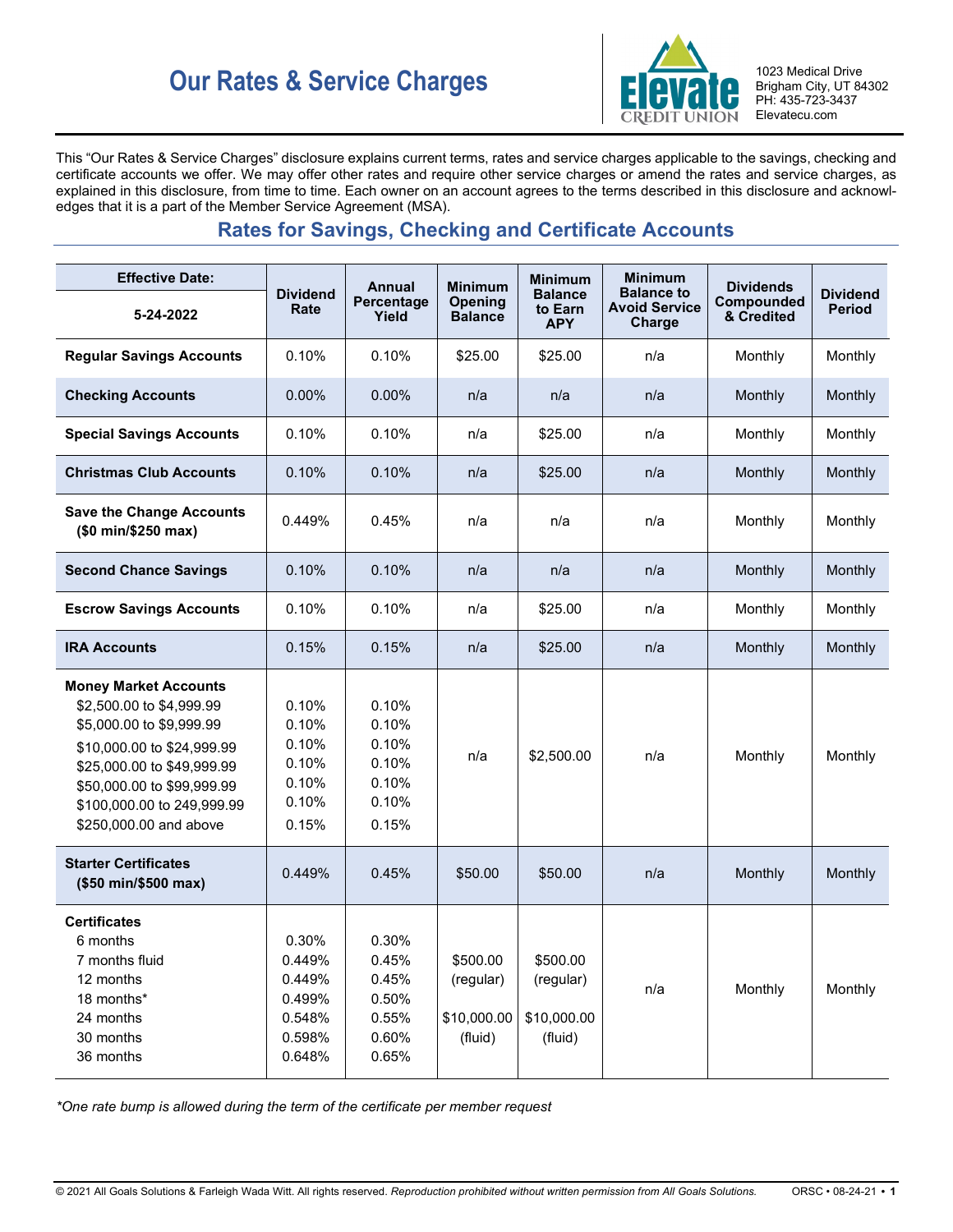### **Explanation of Rates & Service Charges**

As explained in the MSA, "Our Rates & Service Charges" applies to all the accounts we offer. Except as specifically described, the following terms apply to all of the accounts you have with us.

#### **1. Rate Information**

The Dividend Rate and Annual Percentage Yield on the accounts are indicated above. The Dividend Rate and Annual Percentage Yield indicated above are the rates and yields for the last dividend period as indicated above. For all accounts except certificates, the Dividend Rate and Annual Percentage Yield may change monthly as determined by the Board of Directors. Money Market accounts are Tiered Rate Accounts. The Dividend Rate for a particular tier will apply to the entire account balance if the account balance is within the balance range for that tier. For Certificate Accounts, the Dividend Rate and Annual Percentage Yield are fixed and will be in effect for the term of the account. For Certificate accounts, the Annual Percentage Yield is based on an assumption that dividends will remain on deposit until maturity. A withdrawal of dividends will reduce earnings.

#### **2. Nature of Dividends**

Dividends are paid from current income and available earnings after required transfers to reserves at the end of a dividend period.

#### **3. Compounding and Crediting**

Dividends will be compounded and credited as identified above. For dividend bearing accounts, the Dividend Period begins on the first calendar day of the period and ends on the last calendar day of the period.

#### **4. Accrual of Dividends**

Dividends will begin to accrue on noncash deposits (e.g., checks) on the business day you make the deposit to an account you have with us. If you terminate the account before accrued dividends are credited, accrued dividends will not be paid.

#### **5. Balance Information**

The minimum balance required to start each account and earn the stated Annual Percentage Yield is indicated above. If you do not maintain the minimum balance, you will not earn the stated Annual Percentage Yield. For all dividend bearing accounts, dividends are calculated by using the Daily Balance method, which applies a daily periodic rate to the balance in the account each day.

#### **6. Account Limitations**

- For a Save the Change account, upon enrollment debit card purchases will be rounded up to the nearest dollar and the difference will be transferred to the Save the Change account. If there are not sufficient funds available in checking, or if any transaction has overdrawn the checking account, the daily purchases will not be rounded up and there will be no transfer to the Save the Change account. When a Save the Change account reaches a balance of \$250 the funds will be transferred to a Regular Savings account.
- Second Chance Accounts are not eligible for Courtesy Pay and may not be eligible for Bill Pay or Mobile Deposits.

#### **7. Certificate Account Features**

#### **a. Account Limitations**

After the account is started, you may not make additional deposits to a Certificate account, except for Starter Certificates and Fluid Certificates. For Starter Certificates, you may make additional deposits. The minimum deposit is \$25.00 each month. When the account balance reaches \$500.00, the funds in the account will be transferred to a regular one year Certificate account. If you withdraw funds before the balance reaches \$500.00, a \$10 service charge will be assessed. For Fluid Certificates, you may make one withdrawal per month, as long as the minimum balance requirement is met.

#### **b. Maturity**

The Certificate Account you have with us will mature on the maturity date identified on your Account Receipt or Renewal Notice.

#### **c. Early Withdrawal Penalty**

We may impose a penalty if you withdraw any of the principal of the Certificate Account before the maturity date.

**1) Amount of Penalty.** For certificate terms of 12 months or less, the amount of the early withdrawal penalty is 60 days dividends on the amount withdrawn. For certificate terms of more than 12 months, the amount of the early withdrawal penalty is 180 days dividends calculated on the amount withdrawn.

**2) How the Penalty Works.** The penalty is calculated as a forfeiture of part of the dividends that have been earned at the nominal dividend rate on the account.

**3) Exceptions to Early Withdrawal Penalties.** At our option, we may pay the account before maturity without imposing an early withdrawal penalty under the following circumstances: when an account owner dies or is determined legally incompetent by a court or other body of competent jurisdiction.

#### **d. Renewal Policy**

Certificate Accounts are automatically renewable accounts. Automatically renewable accounts will renew for another term upon maturity. You have a grace period of ten (10) days after maturity in which to withdraw funds in the account without being charged an early withdrawal penalty.

#### **e. Nontransferable/Nonnegotiable**

The account(s) you have with us is/are nontransferable and nonnegotiable. This means that an account and the funds in the account may not be pledged to secure any obligation of an owner, except obligations with the Credit Union.